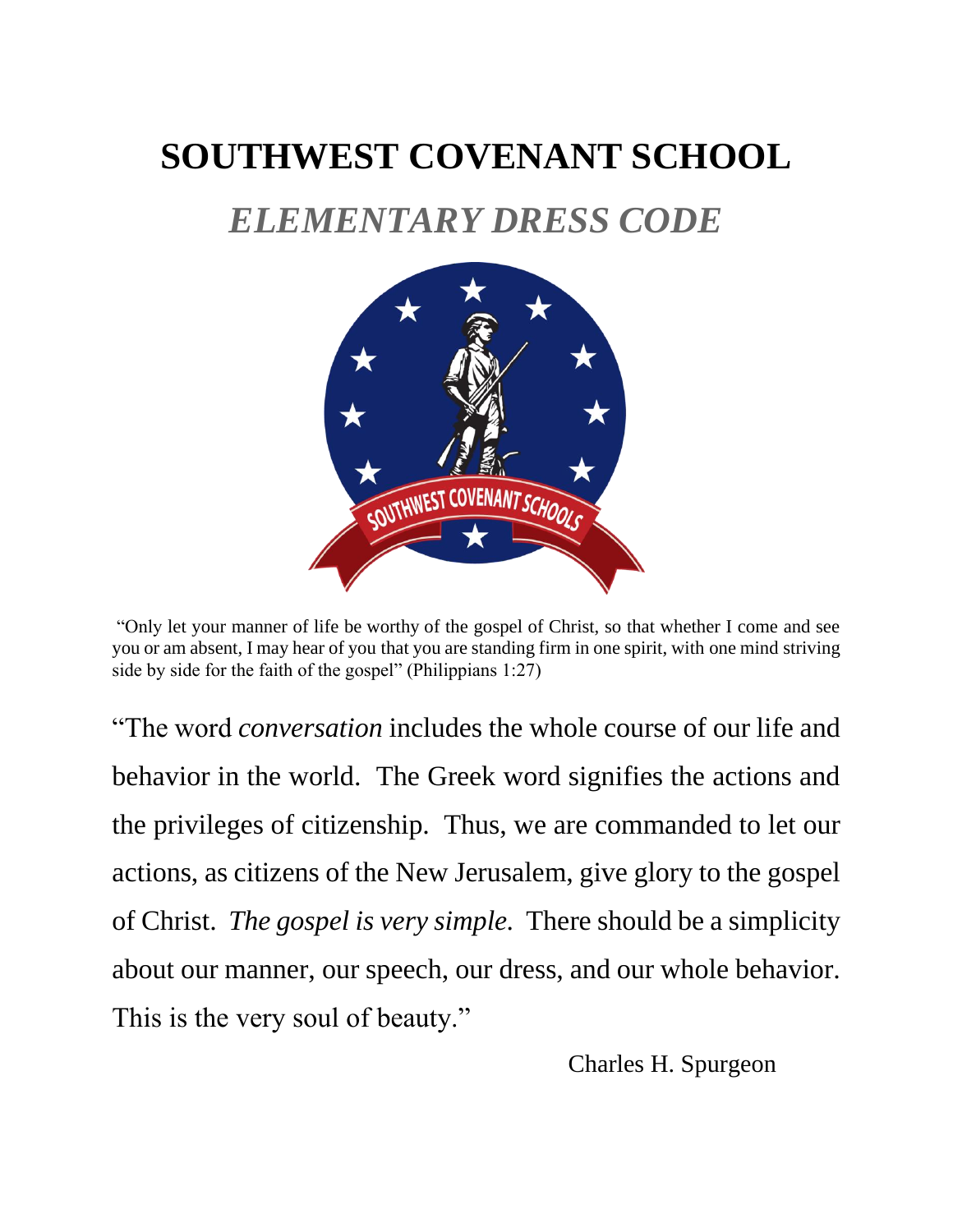#### **SWCS Dress Code Guidelines**

Our philosophy of dress is based on the premise that our school is both a training center for future job placement and a source of reinforcement for Christian values. Our desire is to teach students to self-govern their decisions on what is appropriate to wear. The following verses are a few that are helpful in establishing personal as well as school dress code guidelines.

*"Even in your youthfulness, be a great example of those around you in your speech, conduct, love, faith and purity." (I Timothy 4:12).* Do not live (or dress) in a way that others look down at you and lose respect for your Christian testimony.

*"…Man looks at the outward appearance, but the Lord looks at the heart." (I Samuel 16:7).* Let your focus be the attitude of your heart, not over-attention to your clothes or appearance.

*"Your beauty should not come from outward adornment, such as braided hair and the wearing of gold jewelry and fine clothes. Instead, it should be that of your inner self, the unfading beauty of a gentle and quiet spirit, which is of great worth in God's sight." (I Peter 3:3-4)*. God desires for us to place more emphasis on maturing the inner person than on decorating the outside.

*"A woman must not wear men's clothing, nor a man wear women's clothing, for the Lord your God detests anyone who does this." (Deuteronomy 22:5).* God does not condone the unisex look. Instead, He desires it to be obvious from our appearance that men are men and women are women.

*"I also want women to dress modestly, with decency and propriety…" (I Timothy 2:9)* and *"Do not cause anyone to stumble…" (I Corinthians 10:32)*. All of us, but especially females, should dress with modesty and decency so that we do not draw another person into sin by the way we dress.

*"So whether you eat or drink or whatever you do, do it all for the glory of God." (I Corinthians 10:31).* Our desire should be to glorify God in the way we dress.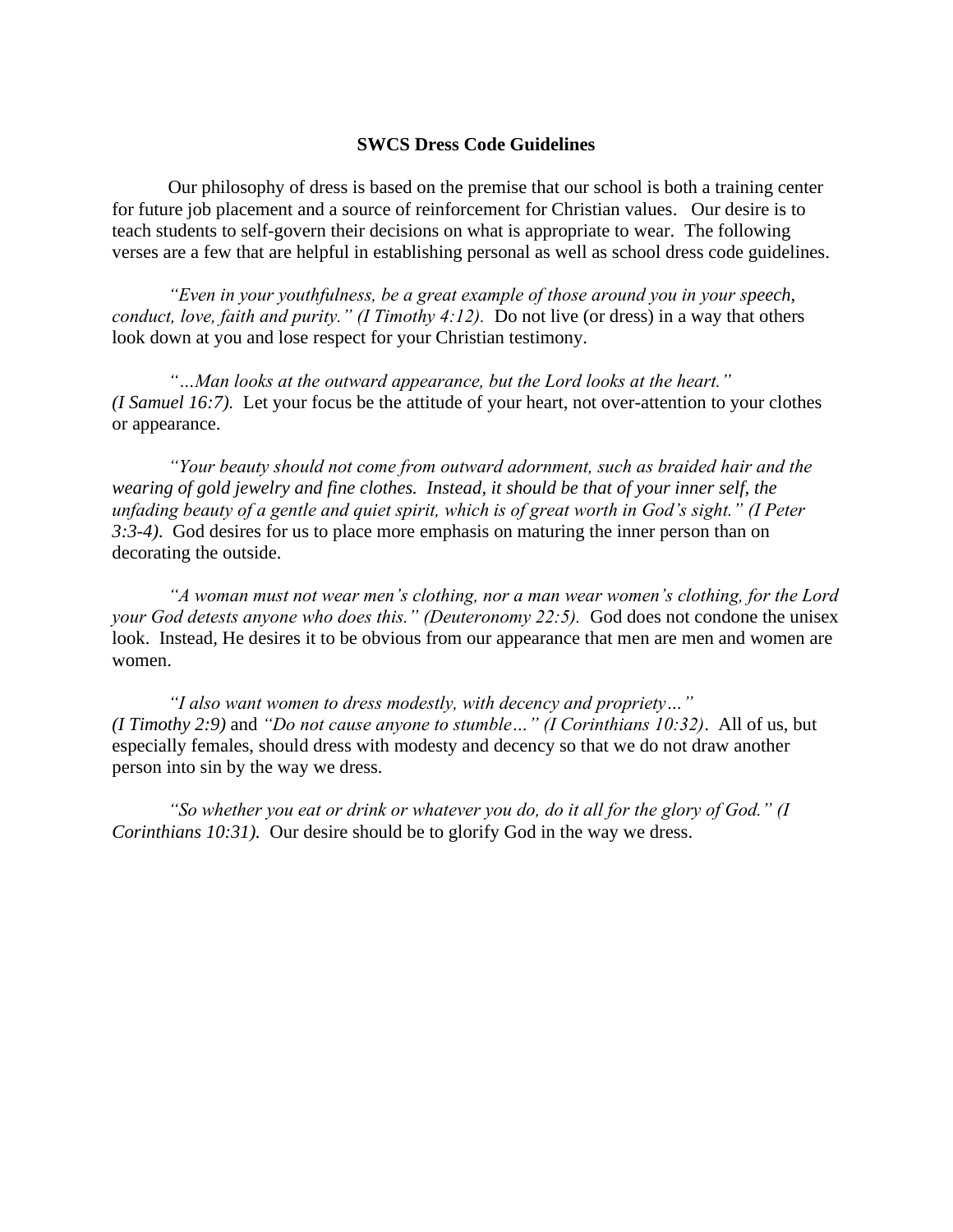### **Specific Dress Code Guidelines for the Elementary School**

- I. The following dress code will be observed by all SWCS elementary students at school. Any questions regarding specific attire should be directed to the principal or classroom teacher prior to wearing the clothes to school. Clothes should be tried on before coming to school to make sure they meet school guidelines. **Enrollment at SWCS indicates a willingness and commitment by students and parents to abide by the letter and the spirit of the dress code. Parents are expected to personally uphold the dress code at school and on field trips.**
- II. Teachers will be responsible for enforcing the dress code and the school office will contact parents to take immediate corrective action in the event the dress code is violated. **Any students dressed contrary to these regulations (except on specified days) will result in a parent being called to bring correct clothing for the student.**

## **A. Girls**

*Permissible:*

- 1. Dresses, skirts, and shorts must be of modest length (not more than 2" above the top of the kneecap).
- 2. Shirts worn untucked must be long enough to show no skin when both arms are raised straight above the head. Short tops may only be worn untucked if layered over another fully tucked in shirt. Sleeveless shirts, or dresses must be at least 2" wide at the narrowest part and should not be low cut in front, back, or in the armholes.
- 3. Neat and clean slacks, capris, blue jeans without holes, and athletic pants. Jeans that are purchase frayed on the bottom are acceptable.
- **4.** Shoes must be worn at all times. Tennis shoes must be worn in P.E. for safety and comfort. **(Please be advised that flip-flops may pose a hazard on the playground).**
- 5. Shorts should be worn under dresses and skirts.

## *Not Permissible:*

- 1. Tight fitting apparel that clings to the body.
- 2. Unclean, torn, or see-through clothing.
- 3. Bare back, racerback, midriffs, or tank tops unless a T-shirt is worn under these items.
- 4. Fleece, sweatpants or flannel pants.
- 5. Unhemmed cut-off shorts, biker shorts, soccer style gym shorts or micromesh shorts.
- 6. Caps, hats, or slippers except on specified days.
- 7. Tattoos and body piercing.
- 8. Anything contrary to our Christian standards and any apparel or accessories the principal determines is incompatible with a Biblical worldview. (Remember, "if in doubt, don't", or at least check first!)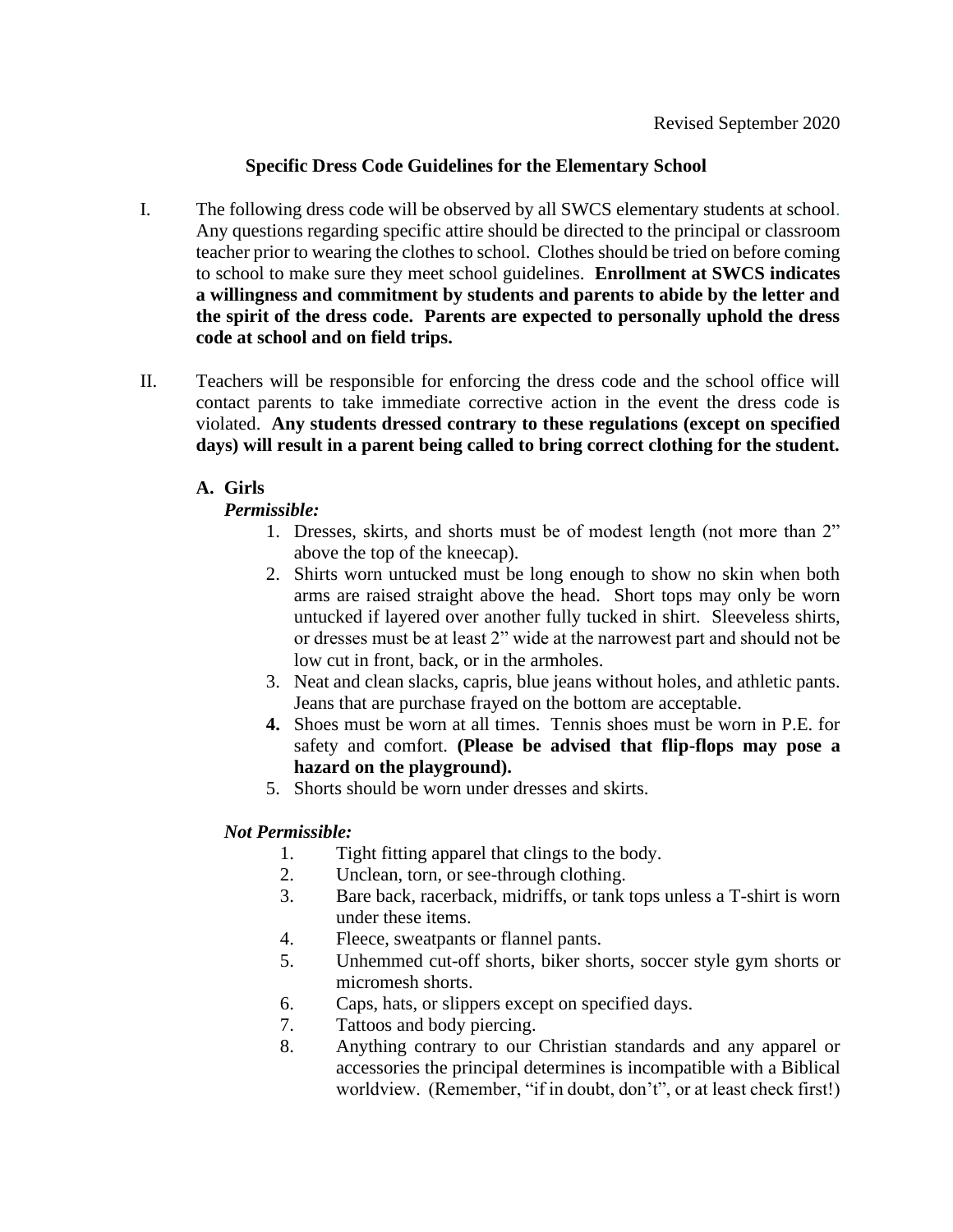- 9. Pants, shorts or shirts with words printed across the seat area (including letters, slogans, team names, brand names, and logos, etc.) may not be worn.
- 10. Smart watches are not permitted.
- 11. Hair coloring is allowed but must be within the spectrum of natural hair colors.

#### **B. Boys**

## *Permissible:*

- 1. Neat and clean slacks, jeans without holes, and athletic pants.
- 2. All shirts are to be neatly hemmed and may be worn tucked or untucked.
- 3. Shorts not more than 2" above the top of the kneecap.
- 4. Shoes must be worn at all times. Tennis shoes must be worn in P.E. for safety and comfort. (Please be advised that flip-flops may pose a hazard on the playground).
- 5. Hair must be well groomed, clean, and kept trimmed above the shirt collar, above the eyebrows and no longer than mid-ear.

## *Not Permissible:*

- 1. Tight fitting apparel that clings to the body.
- 2. Unclean, torn, frayed, or see-through clothing.
- 3. Bare back, midriffs, fishnet shirts, or tank tops unless a T-shirt is worn under these items.
- 4. Fleece, sweatpants or flannel pants.
- 5. Pants that drag the ground or that "sag" below the waistline.
- 6. Unhemmed cut-offs, biker shorts, soccer style gym shorts or micromesh shorts.
- 7. Caps, hats, or slippers except on specified days.
- 8. Tattoos, earrings, or any kind of body piercing.
- 9. Anything contrary to our Christian standards and any apparel or accessories the principal determines are incompatible with a Biblical worldview (Remember, "if in doubt, don't", or at least check first!)
- 10. Pants, shorts or shirts with words printed across the seat area (including letters, slogans, team names, brand names, and logos, etc.) may not be worn.
- 11. Smart watches are not permitted.
- 12. Hair coloring is allowed but must be within the spectrum of natural hair colors.

## **C. Additional Guidelines**

- 1. Be sure that your child is dressed for the weather. If the weather meets our guidelines, we will have recess. Please make sure they have a heavy coat, hat and gloves in their backpack on winter days.
- 2. **Students should have their names on all clothing and possessions. This will help locate them in the event of their loss.**